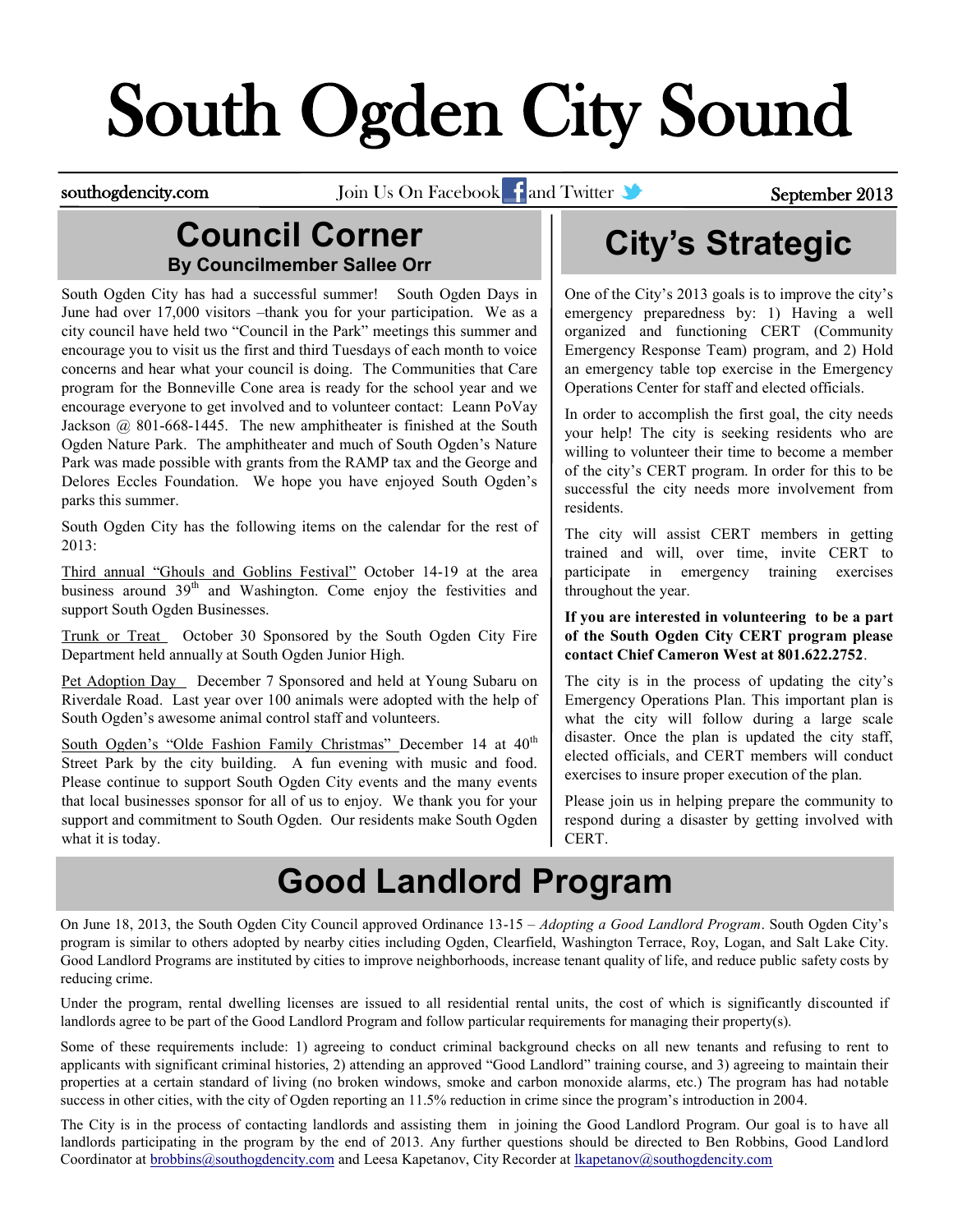**580 39th Street, South Ogden, UT 84403**  **801-393-9539** Monday through Wednesday 10:00 a.m. to 3:00 p.m. Thursday 9:00 a.m. to 4:00 p.m. Friday—9:00 a.m. to 2:00 p.m.

#### **September 2013**

| Monday                                                                                                                                | Tuesday                                                               | Wednesday                                                                              | Thursday                                                                                                                                                                                                                          | Friday                                                                                               |
|---------------------------------------------------------------------------------------------------------------------------------------|-----------------------------------------------------------------------|----------------------------------------------------------------------------------------|-----------------------------------------------------------------------------------------------------------------------------------------------------------------------------------------------------------------------------------|------------------------------------------------------------------------------------------------------|
| $\overline{2}$<br>Labor Day<br>Center Closed                                                                                          | 3<br>Lunch- $-11:30$ a.m.<br><b>Baked Tilapia</b><br>Ceramics-12 p.m. | $\overline{\mathbf{4}}$<br>Lunch- $11:30$ a.m.<br>Chicken Ala King<br>Bingo-12:30 p.m. | $\overline{\phantom{0}}$<br>Tai Chi-9 a.m.<br>Lunch— $11:30$ a.m.<br>Roast Pork<br>Ceramics-12 p.m.                                                                                                                               | 6<br>Lunch- $11:30$ a.m.<br><b>Beef Parmesan</b><br>Family History Com-<br>puter Class-12:30<br>p.m. |
| 9<br>Pats Feet-10 a m<br>Lunch- $11:30$ a.m.<br>Pork Chop<br>Oil Painting-1 p.m.<br>Quilt Tying All Day                               | 10<br>Lunch— $11:30$ a.m.<br>Beef Stroganoff<br>Ceramics-12 p.m.      | 11<br>Lunch— $11:30$ a.m.<br>Roast Turkey<br>Bingo-12:30 p.m.                          | 12<br>Tai Chi-9 a.m.<br>Lunch-11:30 a.m.<br>Chicken Salad<br>Ceramics-12 p.m.<br><b>Beginning Computer</b><br>Class 1 p.m.                                                                                                        | 13<br>Lunch- $11:30$ a.m.<br>Seafood Pie<br>Family History Com-<br>puter $Class - 12:30$<br>p.m.     |
| 16<br>Pats Feet-10 a.m.<br>Bridgetts Hair 10 a.m.<br>Lunch-11:30 a.m.<br><b>BBO</b> Rib<br>Oil Painting-1 p.m.<br>Quilt Tying All Day | 17<br>Lunch- $11:30$ a.m.<br>Chicken Chow Mein<br>Ceramics-1 p.m.     | 18<br>Lunch- $11:30$ a.m.<br>Roast Beef<br>Bingo-12:30 p.m.                            | 19<br>Tai Chi-9 a.m.<br>Lunch-11:30 a.m.<br>Turkey<br>Ceramics-12 p.m.<br><b>Beginning Computer</b><br>Class 1 p.m.                                                                                                               | 20<br>Lunch— $11:30$ a m<br><b>Baked Ham</b><br>Family History Com-<br>puter Class-12:30<br>p.m.     |
| 23<br>Lunch— $11:30$ a.m.<br>Seafood Gumbo<br>Oil Painting-1 p.m.<br>Quilt Tying All Day                                              | 24<br>Lunch— $11:30$ a.m.<br>Macaroni Beef Bake<br>Ceramics-1 p.m.    | 25<br>Lunch— $11:30$ a.m.<br><b>BBO</b> Chicken<br>Bingo-12:30 p.m.                    | 26<br>Tai Chi-9 a.m.<br>Lunch-11:30 a.m.<br>Pork Chop<br>Ceramics-12 p.m.<br><b>Beginning Computer</b><br>Class 1 p.m.                                                                                                            | 27<br>Lunch— $11:30$ a.m.<br><b>Baked Fish</b><br>Family History Com-<br>puter Class-12:30<br>p.m.   |
| 30<br>Lunch— $11:30$ a.m.<br><b>Beef Pattie</b><br>Oil Painting-1 p.m.<br>Quilt Tying All Day                                         | please give the Center a call.                                        |                                                                                        | The Center is looking for more volunteers to help answer phones, recep-<br>tion desk help, and teaching classes. The Center is looking for an exer-<br>cise and Spanish teacher and if you have a talent you would like to share, |                                                                                                      |

Page 2 South Ogden City Sound

#### **Welcome To South Ogden City**

**Barbara Alire** Daycare

819 Vista Drive 801-941-4803 **Portamedic**

952 Chambers #5 Drug/Alcohol Testing 801-399-9686

**Salon Synergy** Salon and Spa 930 Chambers #6 801-475-5518

#### **Trusted Care Resources and TCR Home Care**

Senior Non-medical Home Care 5790 Harrison Blvd. Suite 2 720-334-1740

**South Ogden Business Alliance**  South Ogden area businesses interested in networking with others are invited to attend a free luncheon held the first Wednesday of each month at noon. Meetings are held at Old City Hall, 560 39th Street. Please go to [www.southogdencity.com](http://www.southogdencity.com/) and click on the "Business Alliance" link for current meeting topics.

### **Fire Department Message Carbon Monoxide Poisoning**

Carbon Monoxide (CO) is tasteless, odorless and colorless. Its weight or vapor density is approximately the same as air. Therefore, it will penetrate every portion of a structure the same as air does. Blood would much rather bond with CO than it would with oxygen. The ability of CO to be absorbed into the blood is 230 times greater than it is for oxygen. Idling automobiles with the exhaust pipe blocked by snow has led to the poisoning of car occupants. Portable generators, lawnmowers, furnaces, charcoal grills, boats, especially houseboats, has resulted in fatal CO exposures. The initial symptoms of acute CO poisoning include headache, nausea, general illness, and fatigue. These symptoms are often mistaken for a virus such as the flu or other illnesses such as food poisoning. Headache is the most common symptom of acute CO poisoning; it is often described as dull, frontal, and continuous. Suspect CO poisoning if other persons in the area are exhibiting the same signs or feeling the same symptoms. CO is accumulative. Moderate exposures repeated over several days can lead to an acute poisoning. It takes approximately one month for CO to work itself out of the body. Treat CO poisoning by removing the person to fresh air and administering oxygen if possible.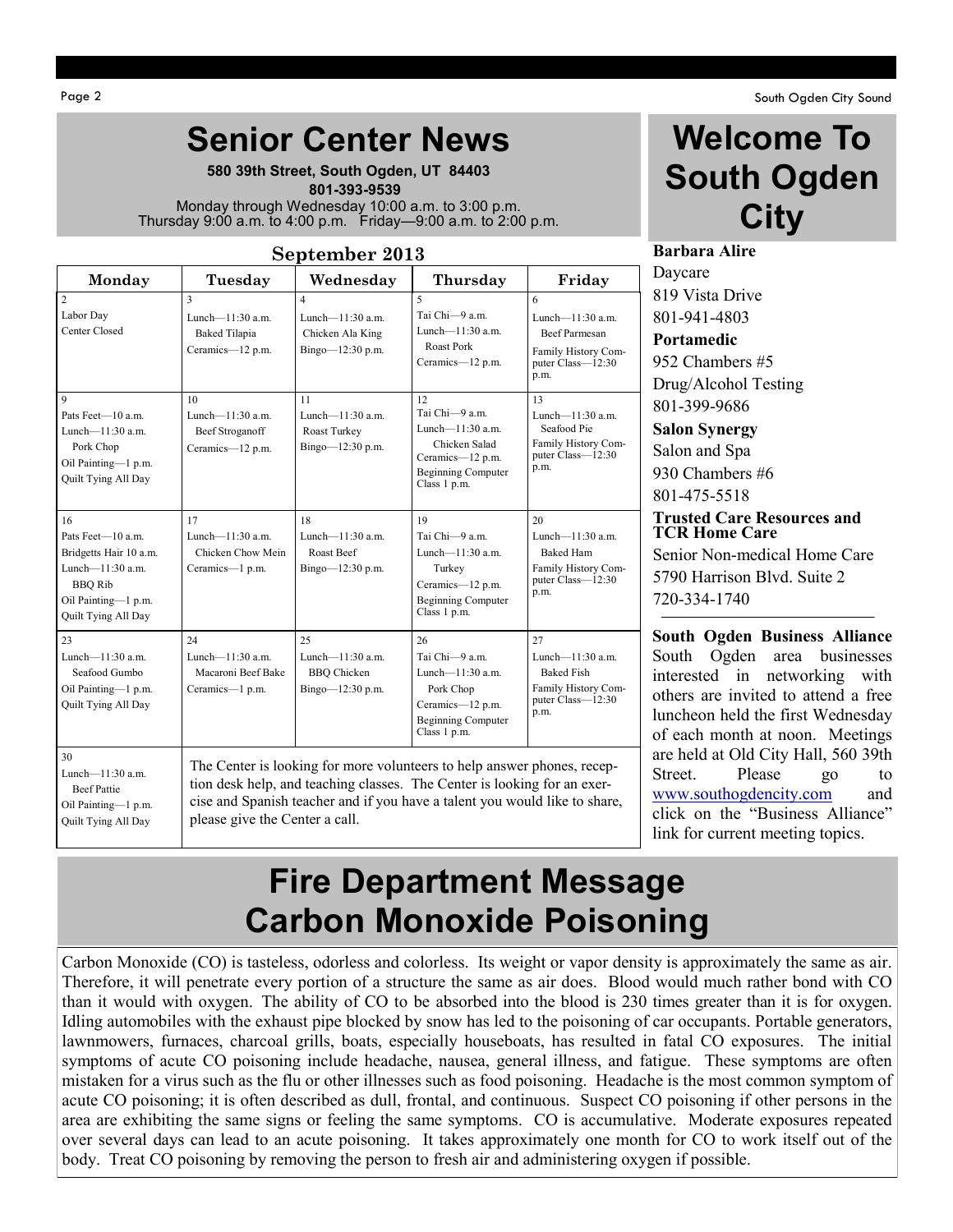southogdencity.com Page 3

# **2013 Recycling and Holiday Schedule**

|    |                |    |    | <b>SEPTEMBER</b> |             |                |    |                | <b>OCTOBER</b> |                            |    |             |                 |    |                 |             |    | <b>NOVEMBER</b> |              |    |    |                 |               |    | <b>DECEMBER</b> |              |                |
|----|----------------|----|----|------------------|-------------|----------------|----|----------------|----------------|----------------------------|----|-------------|-----------------|----|-----------------|-------------|----|-----------------|--------------|----|----|-----------------|---------------|----|-----------------|--------------|----------------|
| S  | M              | T  | W  | т                | $\mathbf F$ | S              | S  | M              | т              | W                          | T  | $\mathbf F$ | S               | S  | M               | $\mathbf T$ | W  | $\mathbf T$     | $\mathbf{F}$ | S  | S  | M               | T             | W  | $\mathbf{T}$    | $\mathbf{F}$ | S              |
|    | $\overline{2}$ | 3  |    | 5                | 6           | $\overline{ }$ |    |                |                | $\Omega$<br>$\overline{ }$ | 3  |             | 5               |    |                 |             |    |                 |              | റ  |    | $\Omega$        | $\mathcal{S}$ | 4  |                 | 6            | $\overline{7}$ |
| 8  | 9              | 10 | 11 | 12               | 13          | 14             | 6  | $\overline{ }$ | 8              | 9                          | 10 | 11          | 12              | 3  | $\overline{4}$  | 5           | 6  | $\overline{ }$  | 8            |    | 8  | 9               | 10            | 11 | 12              | 13           | 14             |
| 15 | 16             | 17 | 18 | 19               | 20          | 21             | 13 | 14             | 15             | 16                         | 17 | 18          | 19 <sup>1</sup> | 10 | 11              | 12          | 13 | 14              | 15           | 16 | 15 | 16              | 17            | 18 | 19              | 20           | 21             |
| 22 | 23             | 24 | 25 | 26               | 27          | 28             | 20 | 21             | 22             | 23                         | 24 | 25          | 26 <sub>l</sub> | 17 | 18 <sub>1</sub> | 19          | 20 | 21              | 22           | 23 | 22 | 23              | 24            | 25 | 26              | 27           | 28             |
| 29 | 30             |    |    |                  |             |                | 27 | 28             | 29             | 30                         | 31 |             |                 | 24 | 25              | 26          | 27 | <b>28</b>       | 29           | 30 | 29 | 30 <sup>°</sup> | 31            |    |                 |              |                |

**\*\* "A" Week for recycling pickup (indicated in gray)** 

**\*\* "B" Week for recycling pickup (indicated in white)**

**\*\* Holidays (trash and recycling services will be delayed one day for the remainder of that week)**

 **- September 2 Labor Day**

 **- November 28 Thanksgiving**

 **- December 25 Christmas**

### **Ghouls and Goblins Festival and Scarecrow Contest**

October 14 through 19, 2013 South Ogden City will be hosting the *Scarecrow Contest* as part of the 3rd Annual *Ghouls and Goblins Festival*  put on by several South Ogden City Businesses. This is a week long schedule of free, fun, family activities. A majority of the week's events will be hosted on  $39<sup>th</sup>$  and Washington, near The Burch Creek Mercantile. Scarecrows submitted for the contest will be displayed on the corner of Adams Avenue and  $40<sup>th</sup>$  Street at South Ogden City Hall for the week of the *Ghouls and Goblins Festival*. Scarecrows for display may reflect a special theme and/or promote a business, organization, individual or event. Beginning October 1, scarecrows can be displayed at businesses or homes around town. The week of the Festival, all submissions will be brought to City Hall where community members can vote for their favorite Scarecrow! Voting will begin Monday, October 14 and conclude Friday, October 18. Prizes for the winning individual/ organization will be awarded the following evening (Saturday, October 19) at the *Ghouls on Goblins Festival*. For more information regarding the *Scarecrow Contest*, e-mail Jill Barker at [jbarker@southogdencity.com.](mailto:jbarker@southogdencity.com) For more information on getting your business involved in the Festivities contact Robert Higgs at [victorianHIGGS@yahoo.com](mailto:victorianHIGGS@yahoo.com) or attend our upcoming South Ogden Business Alliance (SOBA) meeting on Wednesday, September 4, at 12 p.m. at the old city hall building 560 39th Street.

### **Recreation News**

South Ogden Recreation will be holding Junior Jazz basketball sign-ups for co-ed kindergarten through 2 grade and girls grades 3 through 9 will begin September 2 and end September 28, 2013. The cost for Co-ed Junior Jazz is \$40 for residents and \$45 for non-residents. The cost for Girls Junior Jazz is \$45 for residents and \$50 for non-residents. Registration must be done on our website at southogdencity.com. For more information or questions please call 801-622-8538. The cost does not include a jersey.

South Ogden City will be running an adult Men's and adult Women's fall basketball league and youth boys and girls competitive basketball leagues for grades 3-9. If you are interested in any of these leagues please call 801-622-8538 for more information.